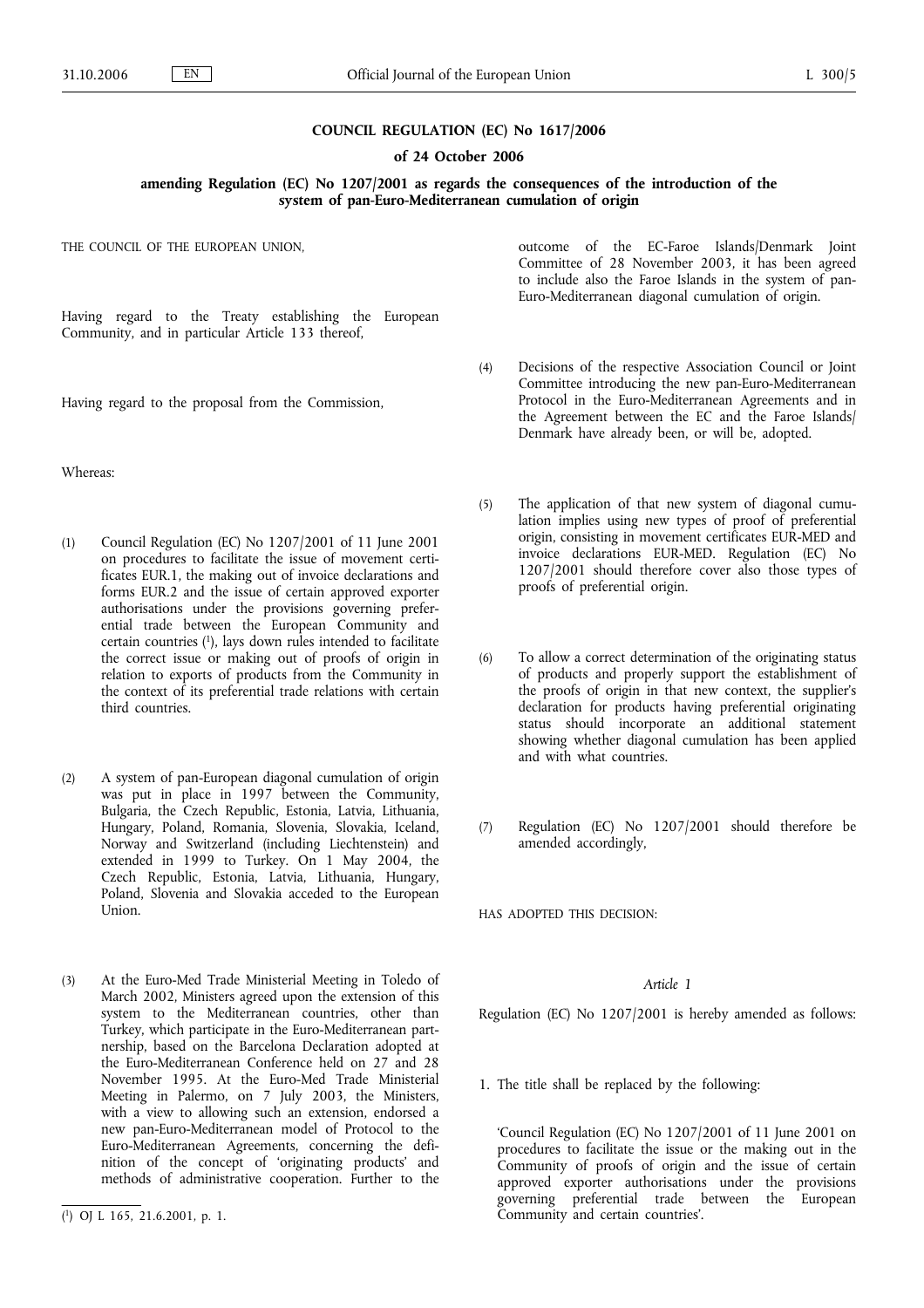- 2. In Article 1, point (a) shall be replaced by the following:
	- '(a) the issue or the making-out in the Community of proofs of origin under the provisions governing preferential trade between the Community and certain countries;'.
- 3. Article 2(2) shall be replaced by the following:

'2. Supplier's declarations shall be used by exporters as evidence, in particular in support of applications for the issue or the making out in the Community of proofs of origin under the provisions governing preferential trade between the Community and certain countries.'.

4. Article 10(5) shall be replaced by the following:

'5. Where there is no reply within five months of the date of the verification request or where the reply does not contain sufficient information to demonstrate the real origin of the products, the customs authorities of the country of export shall declare invalid the proof of origin established on the basis of the documents in question.'.

- 5. Annex I shall be replaced by the text set out in Annex I to this Regulation.
- 6. Annex II shall be replaced by the text set out in Annex II to this Regulation.

# *Article 2*

This Regulation shall enter into force on the 20th day following its publication in the *Official Journal of the European Union*.

This Regulation shall be binding in its entirety and directly applicable in all Member States.

Done at Luxembourg, 24 October 2006.

*For the Council The President* J. KORKEAOJA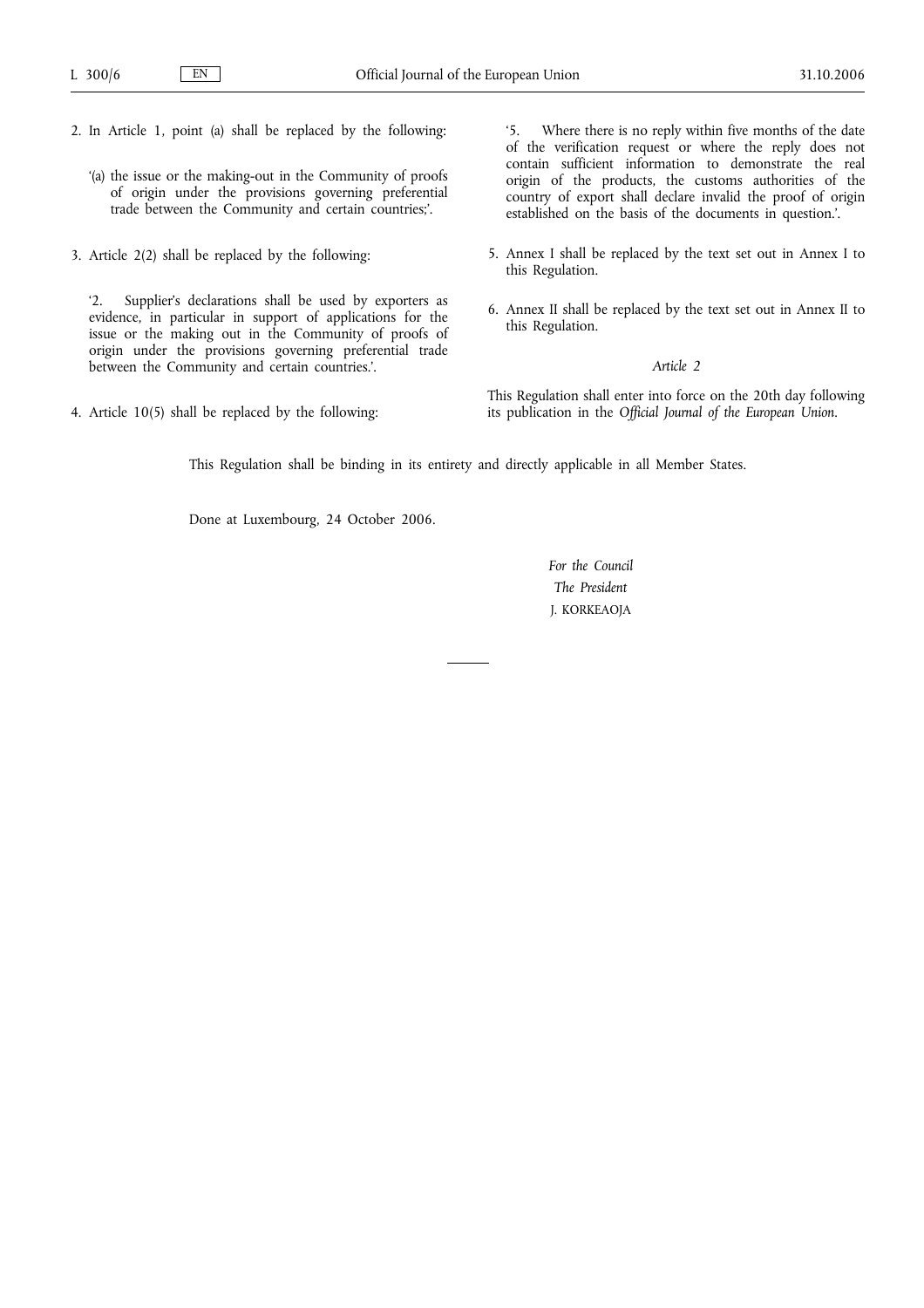$E$ N

## **ANNEX I**

#### 'ANNEX I

#### Supplier's declaration for products having preferential origin status

The supplier's declaration, the text of which is given below, must be made out in accordance with the footnotes. However, the footnotes do not have to be reproduced.

## **DECLARATION**

I declare that  $(4)$ :

 $\Box$  No cumulation applied

I undertake to make available to the customs authorities any further supporting documents they require:

 $\overline{(^4)}$  If only some of the goods listed on the document are concerned, they shall be clearly indicated or marked and this marking entered in the declaration as follows:<br>"... listed on this invoice and marked .... originate in ...".

<sup>(2)</sup> The Community, country, group of countries or territory, in which the goods originate.

<sup>(3)</sup> Country, group of countries or territory concerned.

<sup>(4)</sup> To be completed, where necessary, only for goods having preferential origin status in the context of preferential trade relations with one of the countries referred to in Articles 3 and 4 of the relevant origin Protoco

 $(5)$  Place and date.

 $(6)$  Name and position in the company.

<sup>(7)</sup> Signature.'